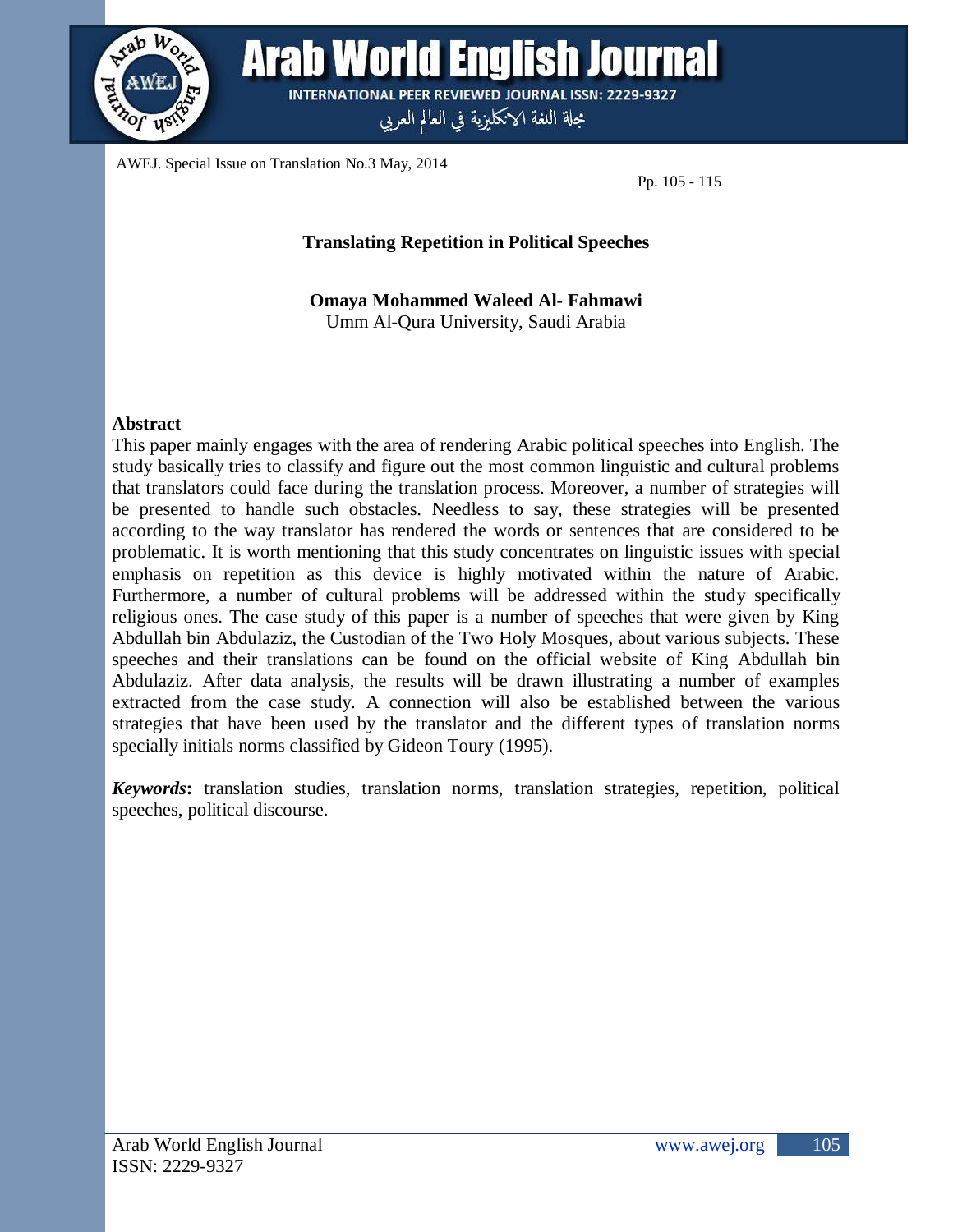# **Introduction**

At the beginning of the second half of the twentieth century, a number of scholars such as Itamar Even-Zohar, Gideon Toury, and Theo Hermans started to address translation through systematic studies. Translation was basically influenced by linguistics. Translation was discussed as a linguistic phenomenon, as a process that occurs between various languages. This operation was seen as the "transcoding" method between the language of the original text and the language of the target text.

Studying translation from a linguistic point of view could lead to obvious differences between the source language and target language that could occur within any translation. These variations found in translations could have resulted due to differences of the linguistic systems of languages. Within this context, translation norms are defined as rendering linguistic units by their recognized and accepted equivalents. When talking about norms, this means addressing how to present utterances and translations that are correct according to rules and norms. To make it clearer, some specific translations are agreed upon by the majority of translators at certain time whether the translations are accurate or inaccurate due to social or linguistic reasons. Thus, such translations become acceptable with the passing of time even if there are variations between the source and target text related to content and form.

## **Translation norms**

Gideon Toury (1995) is considered to be the first who applied the concept of norms within the area of translation studies. Translation norms are described by Toury (1995, p. 55) as:

The translation of general values or ideas shared by a community- as to what is right and wrong, adequate and inadequate- into performance instructions appropriate for and applicable to particular situations, specifying what is prescribed and forbidden as well as what is tolerated and permitted in a certain behavioural dimension*.*

Generally speaking, translational norms are what translators in a specific culture and at a particular period have normally agreed upon. They would usually be detected through scrutinising a corpus that consists of original texts and their translation for any regularities, strategies and repeated instances made by translators. These regularities and actions that are accepted by translators could occur on the level of both strategic details and the product of translations. In fact, within any area such as society, literature, politics and translation, norms systematically function as standards that regulate modes of actions. It should be noted that different modes of behaviour and actions can happen within a fixed limit referred to as scope of behaviour. The mode of behaviours is not random; but rather, it is delineated. Therefore, types of regularities can be thus predicted within a limited region.

The concept of norms by Toury is basically considered to be a fundamental concept that shifted the field of translation studies where translations started to be addressed from descriptive point of view. That is to say, translation quality assessment was addressed with regard to accuracy, however, Toury emphasizes on the point that translations should not only be studied based on accuracy but also the reasons and motivations that make translators to render utterances in a certain way. Any target text would be an accurate translation of the source text as long as it is accepted and familiarized by a given society (Toury, 1980). With Toury's model, one does not address the translation process "prescriptively"; therefore, the "perspective approach" was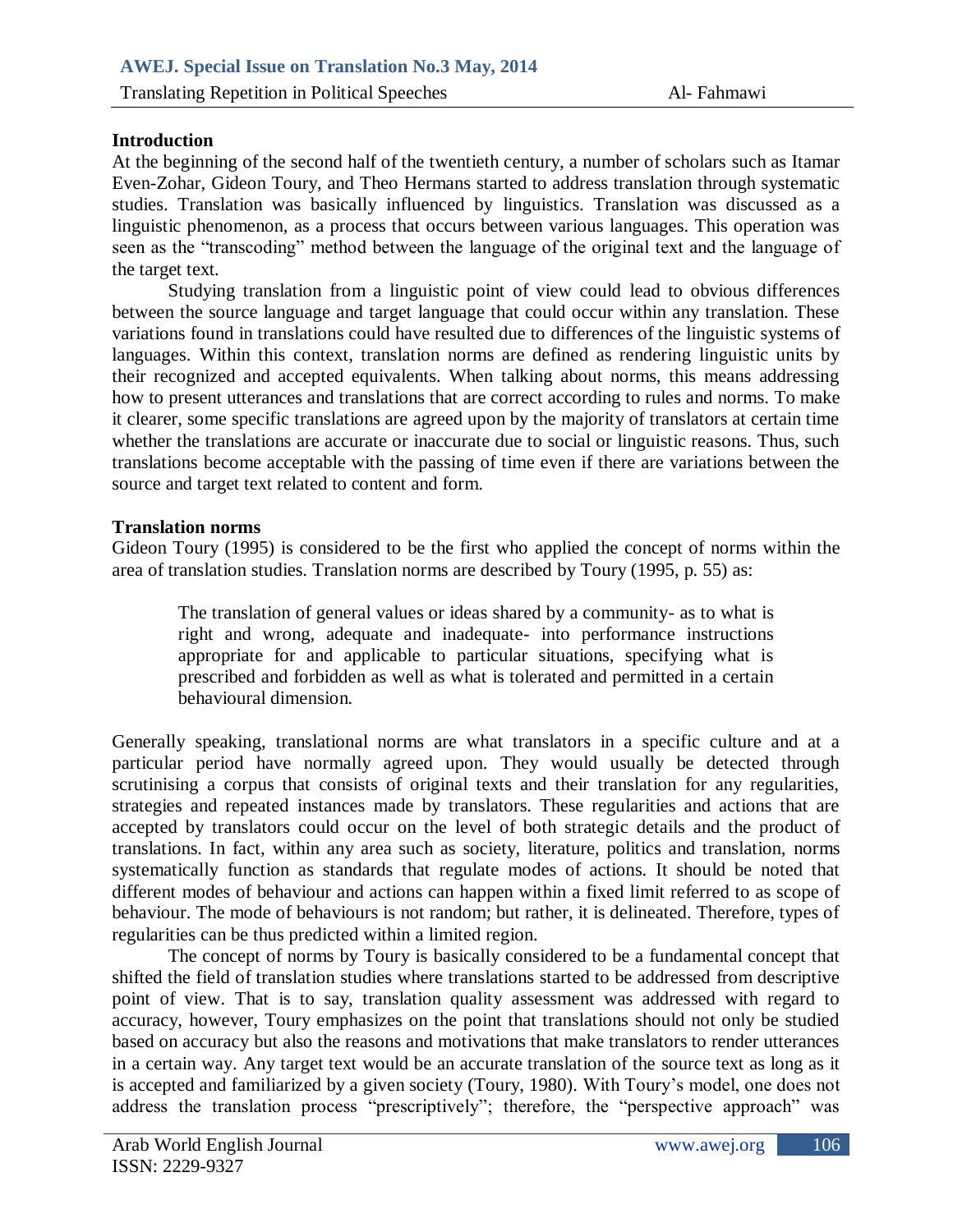Translating Repetition in Political Speeches Al- Fahmawi

replaced with "descriptive studies" of translations. By adopting "descriptive studies", translation scholars study translations via observing and scrutinising the target text for any regularities and repeated behaviours, and then trying to determine the reasons that could motivate translators to adopt these strategies, regularities and repeated behaviours. In addition to that, many translation scholars proposed specific points and systems to evaluate the quality of any translation or even how to produce "good" and accurate translations. These strategies and methods used to be standards in finding the accurate equivalents of the source text. However, the model of Toury and the concept of translation norms indicate that scholars would only describe and observe the different translated texts without judging the translation.

## **Types of norms**

Norms function in two scopes. First, norms function in all types of translation. Second, norms function in every stage of the translation process. Accordingly, this can be clearly seen in the output of the translation product. "*Romeo and Juliet*", for example, was re-translated because the elements it had were not interesting for the Egyptian people, Therefore, it was modified into a melodramatic product. This means that norms affected the translation as the readership and the audience influences the trajectory of the translation tone (Salama-Carr, 2006).

Toury (1995) lists three groups of norms in descriptive translation studies to be considered: *preliminary norms, operational norms and initial norms* (ibid, pp. 56-61). Generally speaking, the translator deals with the preliminary norms which account for the directness of translation policy to establish the basis of his or her work, as well as the nature of a translation. It can be seen that the preliminary norms are established by factors external to the translational process itself.

On the other hand, the operational norms refer to the translator's decisions while translating, and will tend to reflect his or her choice for following whatever pole chosen when selecting the initial norm. Nevertheless, as far as the relation between operational and preliminary norms is concerned, as Toury himself states, there may be "mutual influences" between them or even "two-way conditioning" (ibid, p. 59).

It seems that there are two types of norms that could be easily observed to study any translation. Shedding light on those kinds of translation norms will definitely help in understanding the whole image of descriptive translation studies.

**Preliminary Norms**: these are the norms that are connected with two sets. These two sets are of course interrelated and overlapping. The two sets on the one hand are interlinked with the reality of the translation policy adopted in doing the task. On the second hand, the sets are connected with the way the translation is guided and directed. This would include the source texts, text types and text subjects chosen to be translated. For example, political speeches could be more interesting for publishing houses nowadays, especially that Middle East region is witnessing Arab spring and a lot of changes of Arab countries in politics. Syrian political speeches, for instance, could be really significant for the western mass media as it is now the focus of attention for the whole world. Consequently, this could affect the choice of texts, types and subjects according to their authors to be translated i.e. these factors could effectively determine the translation process.

**Operational Norms**: here we are talking about the decisions taken when the translation is in progress, i.e. when the translator is doing the translation task. This of course includes how the translator chooses to change, modify, add, delete, any linguistic components which can then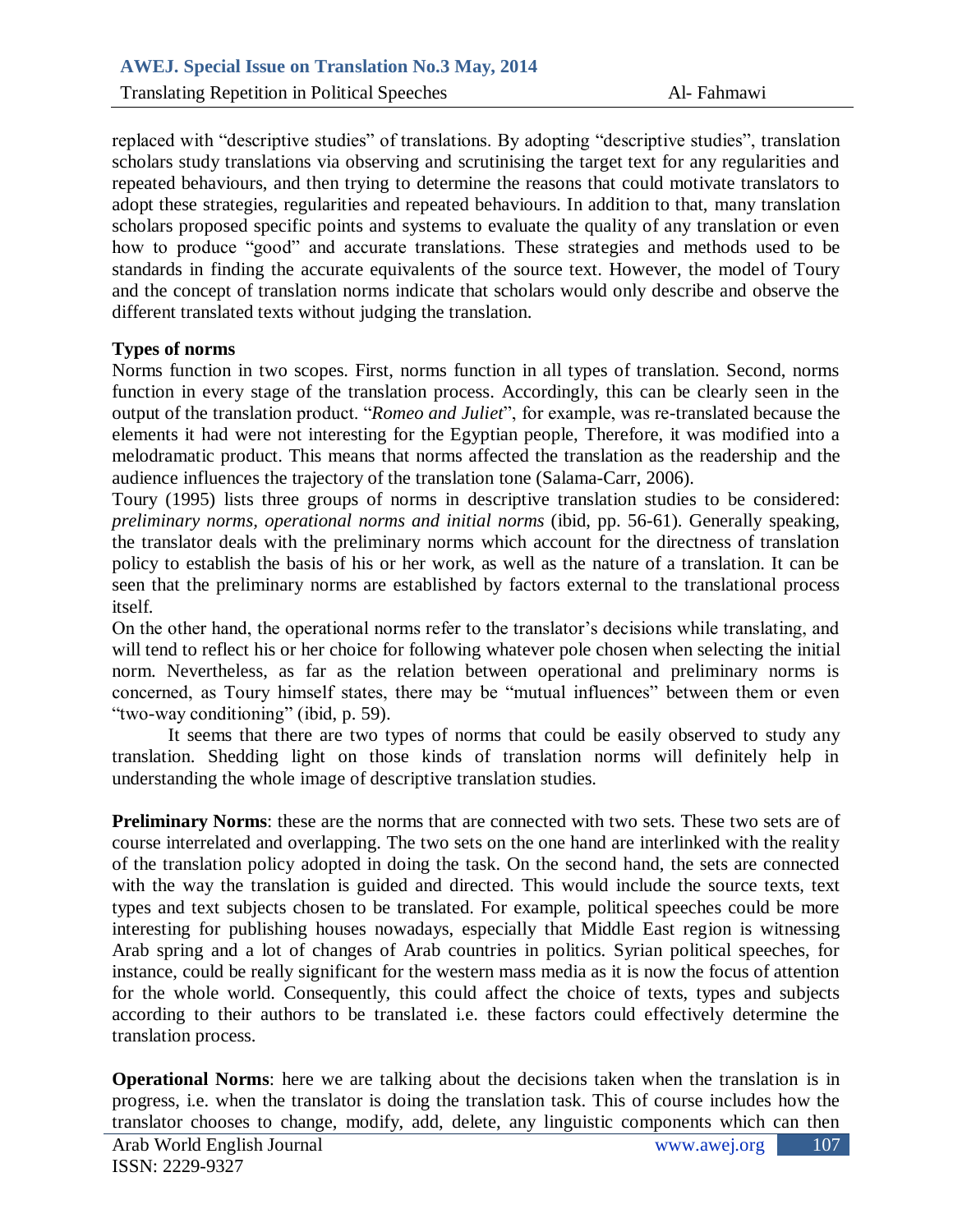affect the text in hand. Textual elements such as wording, rewording, rephrasing, formulating the text, tweaking, and other stylistic or textual touches are done effectively to produce the translation. All these decisions are taken to make the TT and the ST as close to each other as possible.

The **initial norms** would rather refer to the translator's decision about adhering to the norms of the source system "adequacy" or adhering to the target system "acceptability". Within descriptive studies' usual terminology, the former is labeled as a choice for *adequacy* to the source pole, whereas the latter refers to the search for *acceptability* in the target pole.

It is not surprising that the approach of translation that is source-text oriented deviates from the ST. This may be occasional or frequent. This is of course not a defect in translation. It is widely accepted for different reasons. Therefore, this deviation from the ST is not random; it is controlled by the norms of translation so that everything will be systematic. This is really significant because illogical deviations are viably ruled out and the translation product can be justified no matter how deviant from the ST it can be. It is ascertained that changes can occur in the process of translation from the ST to the TT either at micro-level decisions or macro-level decisions. All these decisions must be taken to account for adequacy and acceptability. That is to say, translation norms should not be randomly occurred; but rather based on making translation decisions as well as motivations related to social, political, linguistic reasons.

The actual translation will definitely necessitate some specific parameters between the two extremes of the norms as drawn up earlier. Hence, the two extremes need to be adopted as two salient poles for theoretical and methodological purposes. The norms are not applied to literary translation only, but they are also applied to other types of translations such as biblical, philosophical, inter-disciplinary or political translations (as in this study). This is not a direct or indirect confirmation that all translation types are dealt with in the same way; each type has its own parameters, as well. Most importantly, the norms can be applied to all societies and all the time. This is true because the norms do not govern one certain kind of translation and disregard other types, nor do they govern one community or one period and ignore others. The norms are ever-present in their validity in translation across languages and all over the time. It is worth mentioning here that the main focus of this study will be the initial norms. Having explained the term of translation norms, it is significant now to discuss the nature and role of political texts in general and specifically political speeches.

## **Political discourse**

Reisigl (2008, p. 243) explains that political speeches could be defined as the art of a structured oral chain of coherent speech given about a specific social or political event in order to serve a particular purpose by a single person and used to address a specific audience. In addition to that, speeches could differ from each other in length, topic and function (i.e. to convince, warn, make arguments, give idea, etc.), according to the speaker, audience, style, event and according to the aim. Generally speaking, political texts are considered to be texts that are written to persuade, affect and change the public opinions (Fairlough, 1995, p. 182).

Schaffner (1997, p. 119-120) in her essay, *Strategies of Translating political speeches* emphasizes that the term 'political text' is vague as it covers a wide range of genres, such as political speeches, multilateral treaties, editorials, commentaries, press conferences with politicians, a politician's memoir etc. She also emphasizes that political texts are part of political discourse. This means that language used within political texts is primarily political and certainly, this language could be presented in many ways and forms. The criteria of a political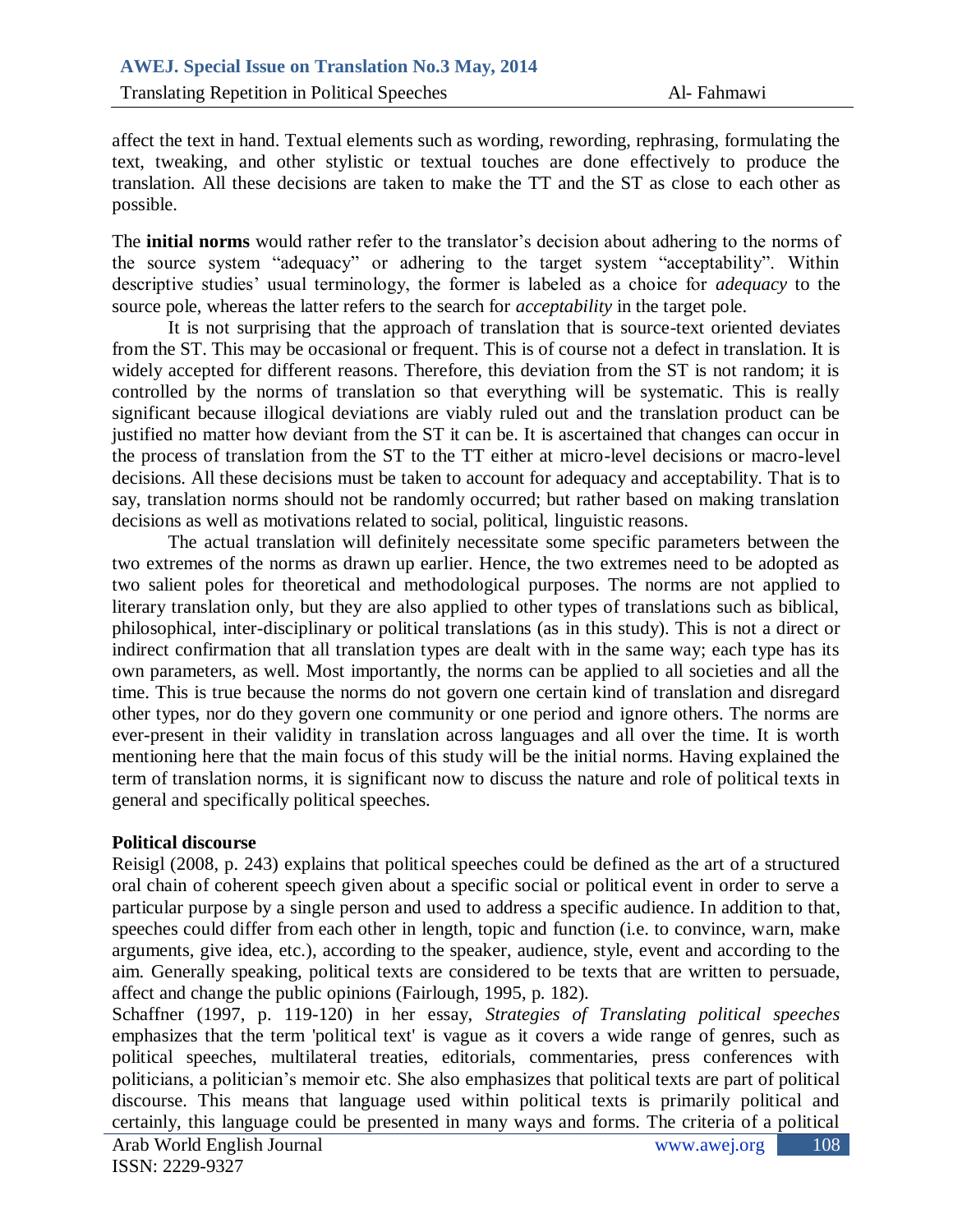text could mostly be functional and thematic. Moreover, political texts are deeply connected with politics and they could be written according to history and culture. The main aims of political texts differ to assist politicians according to their different activities as well as to convince people of their ideas and to gain the confidence of the audience. Their topics would be mainly presented to successfully serve their ideas, programs, etc. Furthermore, in most cases, they are written to address the wider general public in society (Schaffner, 1997, pp. 119-120).

# **Characteristics of political discourse**

According to Newmark (1991, p. 146), there are four points in connection with political concepts: **culture-bound**, mostly **value-laden**, **historically conditioned** and, **abstractions just**  like all concepts. These four political points are, indeed, utilized to affect people, persuade them and change their minds. The following is an exemplification of such political concepts that are found within the case study of this dissertation. The use of phrases, which are specifically related to the basic system of governance in the Kingdom of Saudi Arabia, could noticeably be found within the speeches of King Abdullah bin Abdulaziz. That is to say, these phrases could only be found within the Saudi Arabia context, thus such phrases would be vague for people that are not familiar with the Saudi culture and politics. The following example, extracted from the case study, will clearly explain the **culture – bound** point.

• ٗفٜ اىَجبه اىغٞبعٜ رٌ إصذاس ّظبً ٕٞئخ اىجٞؼخ ىزؼضٝض اىجؼذ اىَؤعغٜ فٜ رذاٗه اىحنٌ ، ٗثذأد اىَجبىظ اىجيذٝخ رَبسط ٍغؤٗىٞبرٖب اىَحيٞخ ثؼذ اّزخبثبد ّضٖٝخ ٍٗششفخ...

• In the political field, the system of pledge of allegiance commission has been issued to enhance the constitutional dimension of assuming power.

Municipal Councils have practiced their local responsibilities following impartial and honorable election.

In this example regarding culture-bound concept, it clearly appears that the phrase "نظام هيئة البيعة" is specifically related to the Saudi culture and politics. This phrase could be defined as a Saudi commission that chooses the King and Crown Prince of the Kingdom of Saudi Arabia. This commission includes the sons and grandsons of King Abdulaziz Al Saud. With regard to translation, it seems that the translator, in this example, has opted for literary translation and rendered the phrase as "the system of pledge of allegiance commission." If someone reads the phrase in English for the first time, he/she might be able to know that there is a kind of "pledge of allegiance" commission in Saudi Arabia. However, one might not understand the deep meaning of the phrase and the commission's mission unless he/she is familiar with Saudi culture. A number of phrases related to **"historically-conditioned"** point have been detected in the case study. King Abdullah, for example, has mentioned that the Kingdom of Saudi Arabia has been founded by the late King Abdulaziz. Moreover, he mentioned that the late King Abdulaziz has united the people of Saudi Arabia on the basis of Islam. The following examples, taken from the corpus, will illustrate the "historically-conditioned" point. Furthermore, he also mentioned that King Abdulaziz has helped in making Saudi Arabia one of the safest and most stable countries in a relatively unsafe area. The following examples, taken from the corpus, will illustrate the **"historically-conditioned"** point further.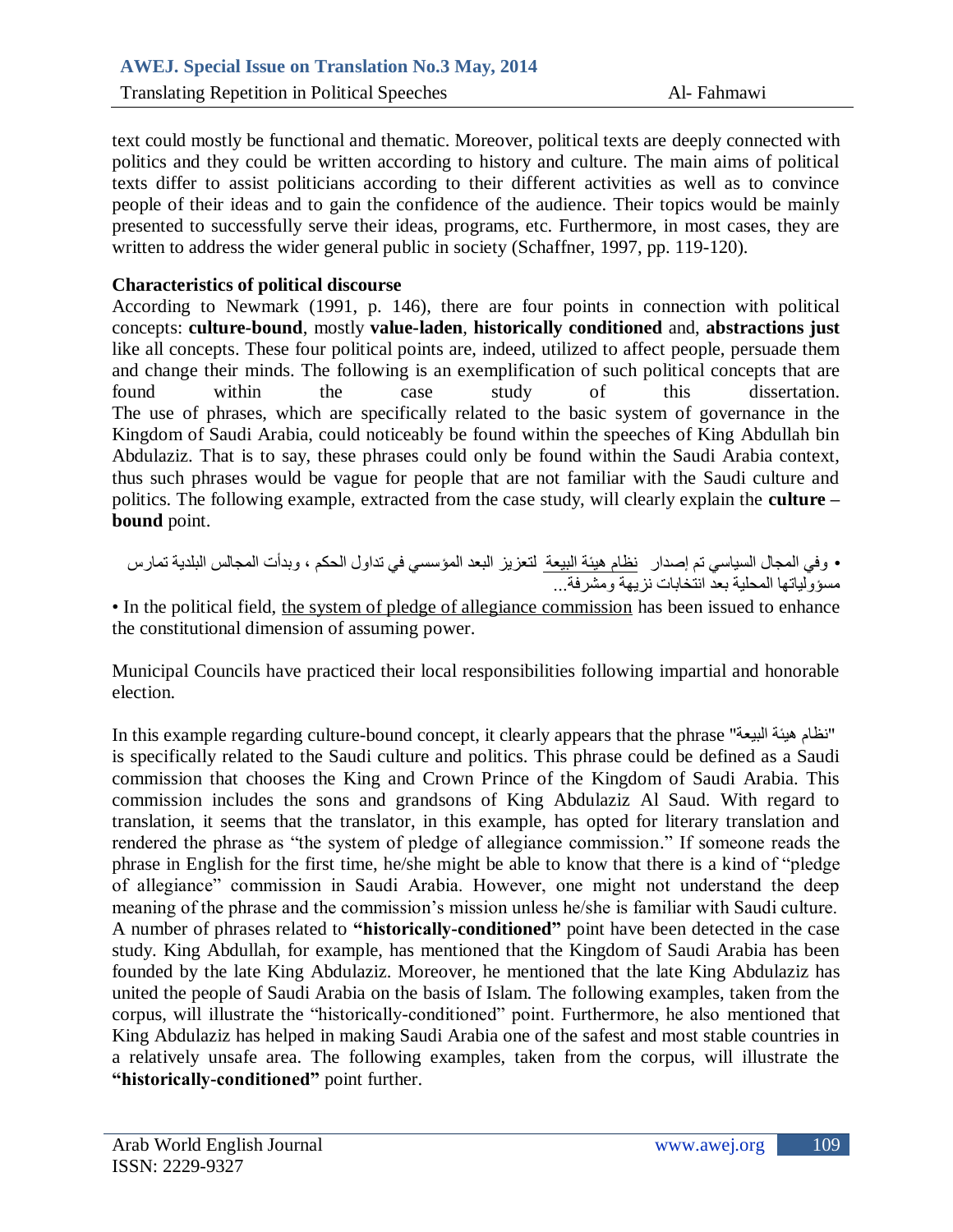Translating Repetition in Political Speeches Al- Fahmawi

• لقد أرسى الملك عبدالعزيز / طيب الله ثر اه / أسس هذه الدولة ووحدها على هدى الشريعة الاسلامتي.. • Late King Abdulaziz founded and united this state on the basis of Islamic Sharia.

• ... واصبحت المملكة وطن الاستقرار في محيط مضطرب بالفتن والحروب... • The kingdom became the homeland of stability in an environment surrounded by troubles and wars.

Some instances with regard to **"value-laden"** concept have also been found in the case study. Such a political term refers to positive and negative events, objects or activities (Newmark, 1988). For example, King Abdullah, in one speech, warns that security forces and people of Saudi Arabia should cooperate and unite to eliminate terrorists who try to destabilize security in the country. Furthermore, He warns that government and people will confront terrorism whatever it costs until all forms of terrorism are completely eliminated. Consider the following examples, taken from the case study, on **"value-laden"** point.

• فلقد سعى مرتكبوا تلك الاعمال الى زعزعة الامن والاستقرار في اهم معقل للإسلام بيد اننا نؤكد لكم أن التماسك والتعاون بين الشعب والحكومة ويقظة الاجهزة الامنية وشجاعة رجالاتها سوف تقف بعون الله بالمرصاد لتلك الفئة الضالة... • The perpetrators of these acts have sought to destabilize security in the most important stronghold of Islam.

I stress that cohesion and cooperation between the people and the government and vigilance and courage of security forces will withstand this deviating group.

• وهذا يجعلنا عازمين وبكل حزم على التصدي للإرهاب ومظاهره مهما طال الزمن ومهما كلف الثمن حتى ترد الفئة الضالة الى رشدها او يتم استئصالها من المجتمع السعودي

• We are firmly determined to confront terrorism in all its forms however it might last and whatever it might cost until this deviating group comes to its sense or is uprooted from the Saudi society.

One can easily see through the illustrative examples that King Abdullah directly warns people and terrorists at the same time. Regarding people, he urges people to unite and cooperate with security forces to tackle terrorism. On the other hand, he warns that security forces and united people of Saudi Arabia will firmly face and confront terrorists whatever time it takes and whatever it costs. To make it clear, the speaker sometimes persuade people to act in a certain way and at other times intimidates that there will be bad consequences.

A number of examples have also been found in connection with abstractions which refer to the political terms and phrases that are used to convince the audience about proposed issues. The following examples will further explain this concept.

```
• ولقد ركزت هذه الخطة على أولويات يأتي في مقدمتها  المحافظة على القيم الاسلامية وتعزيز الوحدة الوطنية والامن الوطني
والاستقرار الاجتماعي ورفع مستوى المعيشة_وتوفير فرص العمل للمواطنين_ وتنمية القوى البشرية ورفع كفاءتها وتنويع
                                             القاعدة الاقتصادية وزيادة اسهام القطاع الخاص في التنمية وتحقيق التنمية ...
```
• The plan has focused on a package of priorities, led by the preservation of Islamic values, enhancement of national unity, national security and social stability, upgrading standards of living, provision of job opportunities for Saudi job-seekers, development of human labor force,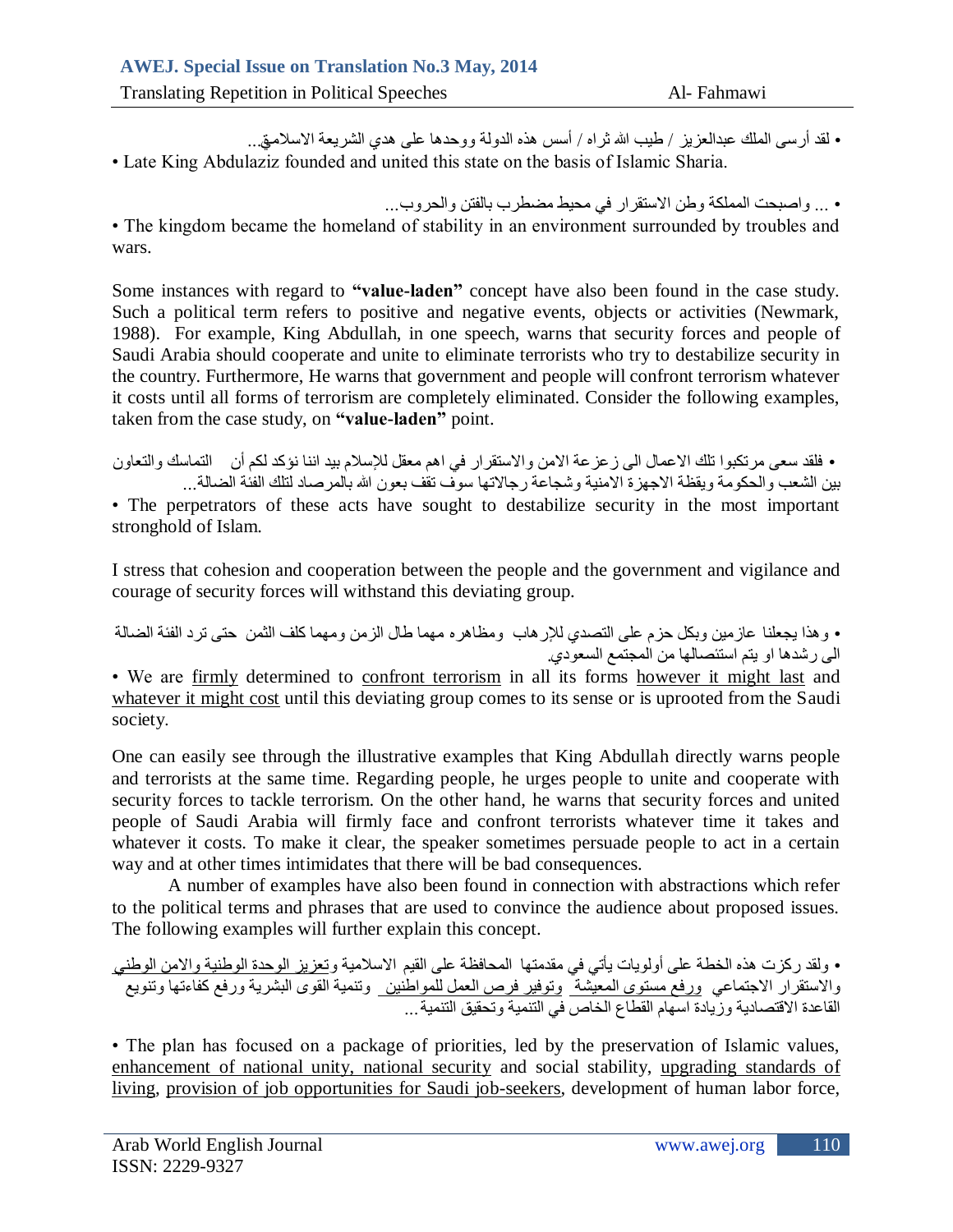upgrading his skills, diversification of economic base, increase of private sector contribution to the development...

• ونظرا لاهمية ا<u>لاستثمار</u> في التنمية الوطنية فسنواصل / إن شاء الله / دعم القطاع الخاص وسنجعل منه شريكا استراتيجيا في التَّنْميةُ الاقتصادية <u>كم ا ستقوم</u> بتذليل العقبات التي تواجه المُستثمر السعودي والاجنبي وذلك بالاستفادة / ما امكن / من المزايا النسبية في الاقتصاد السعودي.

• Due to the importance of investment in the national development, we are planning to continue our support for the private sector to become a strategic partner in the economic development and we are planning to remove all obstacles facing Saudi and foreign investors to make them benefit, whatever possible, from the proportional privileges in the Saudi economy.

The underlined concepts are considered to be strongly connected with the political texts especially the speeches that intend to present the government's plan. These concepts, which refer to abstractions, are merely general phrases that could be used to address the people about the economic situation of the country. Using such persuasive phrases would indicate the attempt of convincing people that the government is doing the best to enhance the economy of the country by, for instance, enhancing national unity, encouraging investment and creating more opportunities for the people who are in need for jobs. By doing so, the addresser is basically convincing the people that the government is supporting them.

Having identified the context of study and case study, it is really significant to identify the role that repetition device plays within Arabic as well as English. Moreover, it is also useful to figure out the frequency of utilizing repetition in political discourse.

## **Repetition in Arabic**

Repetition can frequently be used especially in the area of political speeches within the nature of Arabic. On the other hand, it appears that repetition is not really used within the system of English. Henceforth, employing repetition in English would make the text appear strange for an English audience. Eventually, this could normally result in odd sentences and sometimes unacceptable texts (see Holes, 1995, pp. 269-272; Johnstone, 1991, pp. 41-46; Hatim, 1997, p. 32). Accordingly, repetition is almost dissuaded in the English language.

Such a contradistinction in the use of repetition among the two languages would clearly command and condition the translator's preferences and strategies. Consequently, this could result in strategies and shifts adopted by translators when performing repetition, especially in the area of Arabic-English political speech translation. Bearing in mind that the target audience is an English speaking audience, these strategies seem to be motivated as a result of adhering to the target language norms. It is significant to point out that translators are not forced to adopt these strategies or translation "shifts", but rather it is their own choice to adhere to these strategies and procedures. When talking about strategies that have been optionally adopted, one would certainly consider the accurate instances to detect and "reconstruct" the different types of translation norms (Toury, 1995).

## **Repetition in English**

Repetition is calculated negatively in the English sophistication. Haiman (1997, pp. 65-66) argues that English favours economically motivated non-repetition though; this is not to say that repetition does not occur in English. However, the repetition device is most likely used in English as a figure of speech or to emphasize on an important and particular issue and in some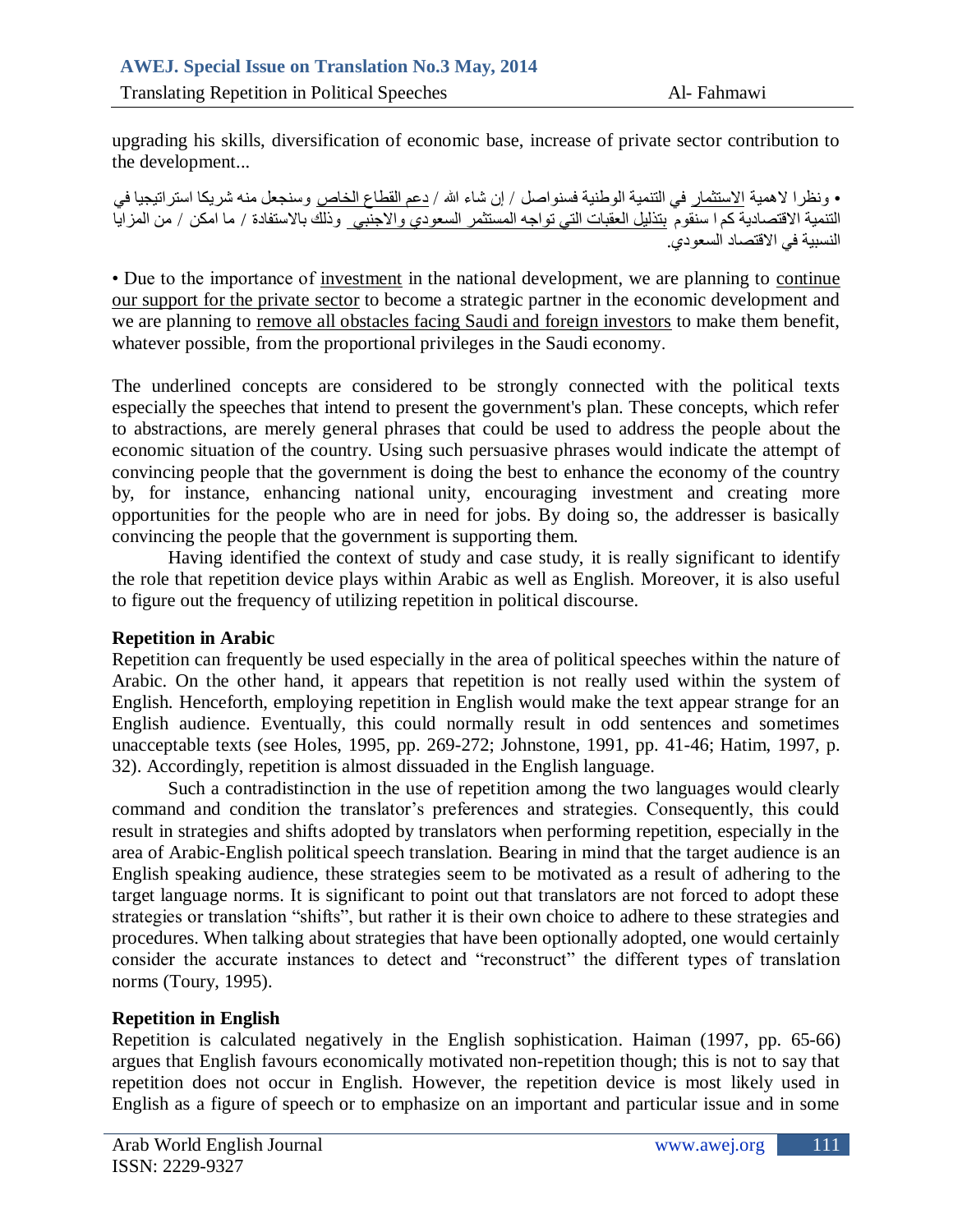cases, it is rarely used to make the text coherent. According to Gutwinski (1976, p. 80), repetition of the same linguistic item in English can be cohesive if it occurs in an adjacent environment as well as it can help the reader call to mind a lexical item and relate it with another repetition of the same item, which in turn creates coherence.

# **Corpus of the study**

The corpus of the research consists of a number of speeches delivered by King Abdullah bin Abdulaziz, the Custodian of the Two Holy Mosques. These speeches have been translated into English on the official website of King Abdullah bin Abdulaziz. The speeches used for this study have been chosen because repetition seems to be used more than the other speeches.

It is significant to identify the various translation strategies in order to point out the different norms that are responsible for translating the instances of repetition. Therefore, a comparative analysis has to be done between the source texts and their translations in order to detect the "translation shifts" during the translation process.

#### **Paraphrase**

This strategy consists of paraphrasing the occurrences of repetition found in the source text. Within this strategy, the translators seem to adopt the free translation method where they reproduce "the matter without the manner, or the content with the form of the original" (Newmark, 1988, p. 46). The following example extracted from the case study illustrates this strategy.

• ٗإّٜ ػيٚ ثقخ إُ شبء هللا ٍِ أُ حنَخ ٗدساٝخ أخٜ عَ٘ اىشٞخ حَذ، مفٞيخ ثئّجبح ٍذاٗالرْب ٗعظ ظشٗف ػشثٞخ ٗإقيَٞٞخ ثبىغخ اىذقخ ٗاىحغبعٞخ.

• I am quite sure that the confidence, wisdom and experience of Sheikh Hamad are suffice to make the summit , which is held amid Arab and regional critical circumstances, a success.

Within this example, one can clearly see that the speaker has used the words "بالغة الدقة والحساسية" to describe the circumstances "ظروف" that Arab countries face at that time. From a translational point of view, the translator has chosen to render the three aforementioned words with one word in the target language as "critical". By doing so, the translator adapted the paraphrase strategy where "critical" used to render the words " المدفة" " and "خليسية" . Despite the fact that the translator could render the aforementioned words as "critical and sensitive circumstances", the translator has chosen to render them with only one word in the target text.

#### **Use of synonyms**

This strategy includes translating the occurrences of repetition by using various synonyms. That is to say, the translator seems, within this strategy, to render the repeated words found in the source text by using different words in the target text that have almost the same meaning. Consider the following example extracted from the case study.

• سمو الرئيس أبها الأخوة الأفاضل أمامنا ﴿ جدول أعمال حافل بقضايا وهموم وطننا العربي الكبير سياسية واقتصادية واجتماعية وثقافية ومؤخراً استضافة المملكة العربية السع ٍ ودية مؤتمر القمة ۖ العربية الاقتصادية التتموية والاجتماعية الثالثة والتي صدر عنها العديد من القرارات التي تهدف إن شاء الله إلى تعزيز التنمية العربية و دعم التكامل الاقتصادي وقد جاءت قَر اربَّات قمة الرياض وبله الحمد استكمالاً لقَر اربات قَمَّة الكويت وشرم الشيخ...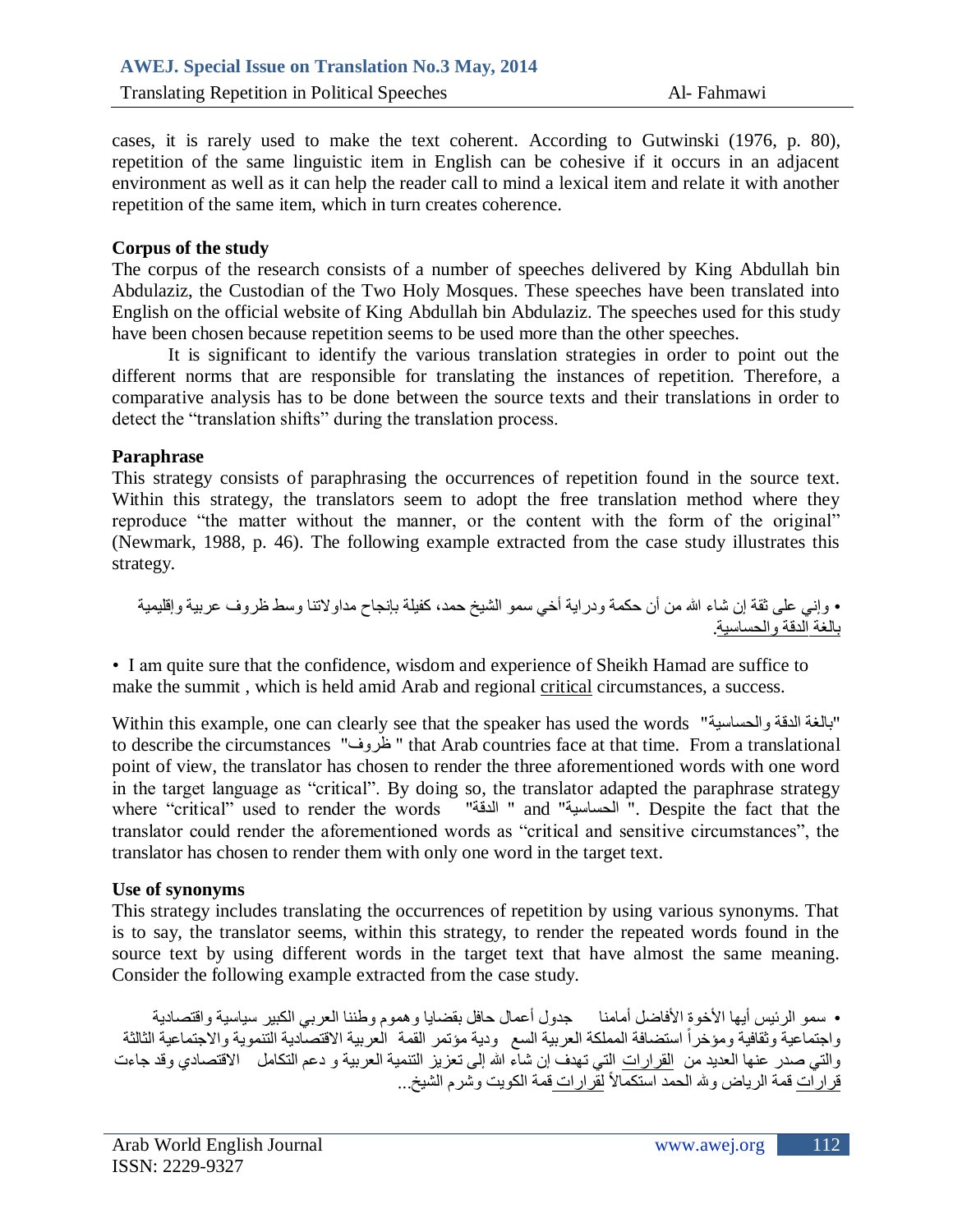• His Highness the President,

Dear brothers,

We have a wide-range agenda of our Grand Arab nation's political, economic, social and cultural issues and concerns, the most recent of which was the 3rd Arab economic, developmental and social summit held in Saudi Arabia and issued a number of resolutions aiming to further enhance Arab development and promote economic integration. Riyadh summit's outcome was complementary to the decisions of Kuwait and Sharm Al-Sheikh previous summits...

One can clearly see that the underlined words "قرارات" have been repeated three times within the source text. However, the translator has chosen to render it with three synonyms in the target text as "resolutions", "outcome" and "decisions". Needless to say, the translator could have translated the repeated word "قشاساد "as "resolutions" or "decisions" repeated three times in the target text. It is significant, henceforth, to figure out the reasons that motivate the translator to adopt such strategies when handling the translation of repeated words.

## **Deletion**

Within this strategy, one element of the repeated words is deleted in the target text. This could be done by adopting "semantic translation" where the translators emphasize on the intended meaning rather than rendering repetition patterns (see Newmark, 1988). By doing so, the translator appears to see that there is no need to render all the repeated words found in the source text. Henceforth, one can see some words are repeated twice or three times in the source text but rendered with only one word in the target text. The following example taken from the corpus study is presented below with a brief discussion.

• ومن هذا الواقع المرير فإن الشعب الفلسطيني وقياداته مطالبون اليوم أكثر من أي وقت لتجاوز كل الخلافات والوقوف <u>جبهة</u> واحدة تستند في نُضبالها إلى جبهة عربية متر اصنة توفر لها كل الدعم والمساندة خاصة...

• Out of this bitter situation, the Palestinian people and leadership are required more than any time before to overcome their differences and stand united leaning, in its struggle, on an Arab orchestrated front that should provide them with all kinds of support and assistance...

It is obvious within this example that the word "خٖجج "has been repeated twice by the speaker within the boundary of the same sentence. As explained above under the sections on "Repetition in Arabic" and "Repetition in English", the usage of repetition seems to be highly encouraged within the structure of Arabic. On the other hand, it appears that repetition is rarely used within the structure of English. Henceforth, one can clearly see that the translator has chosen to delete one occurrence of the repeated word "خٖجج". It is obvious that there is no obligatory grammatical rule urging the translator to do this deletion.

# **Merging**

This strategy contains merging the two repeated words found in the source text to be rendered as one word in the target text. In other words, when two words have nearly the same meaning, the translator has chosen to merge the two words in the target text. This strategy will be further explained by analyzing the following example extracted from the case study.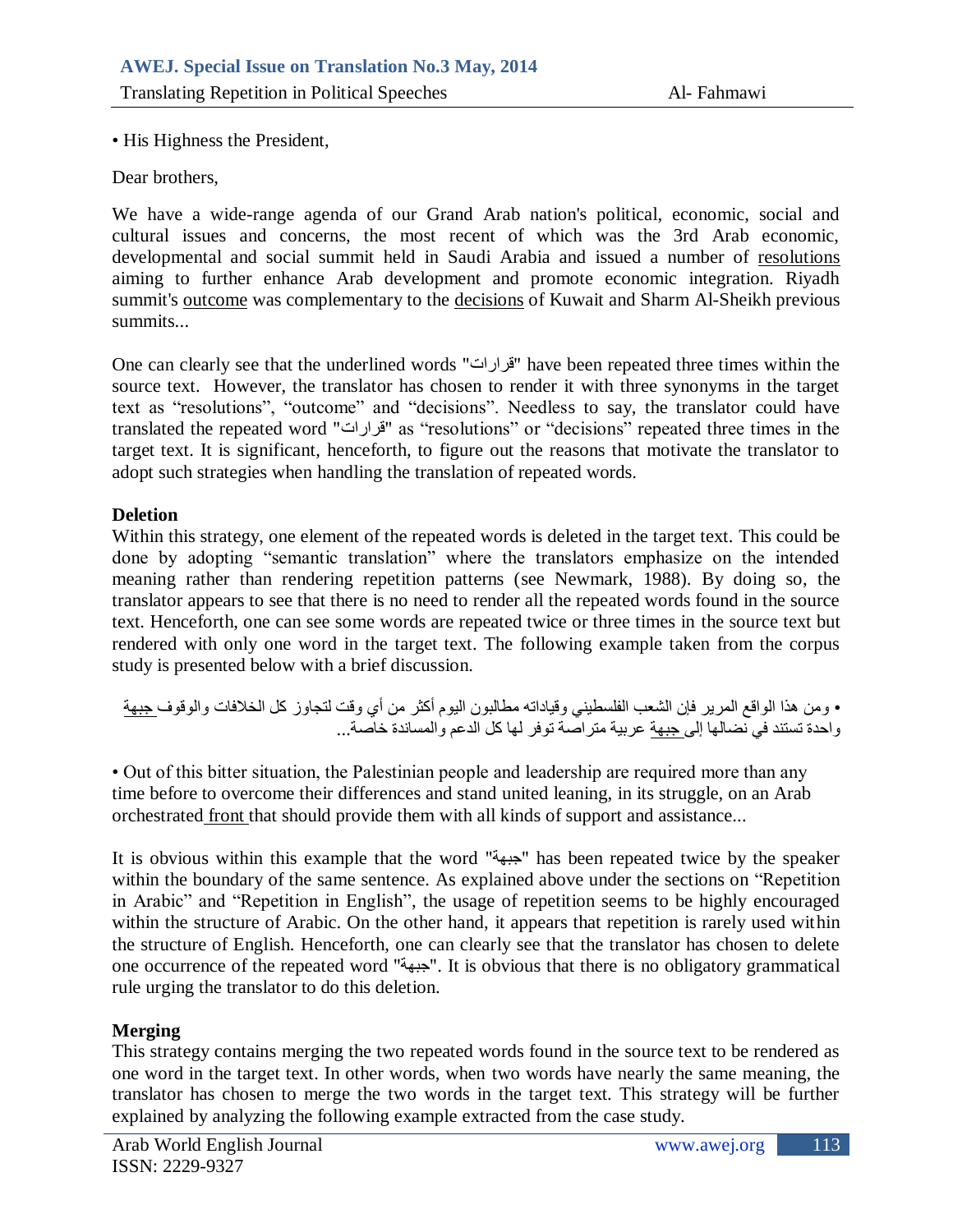•... من حيث ملامستها لاحتياجات المواطن العربي والاستجابة ل<u>تطلعاته وطموحاته</u> غير أن بلوغ الأهداف المرجوة من هذه القرار ات يتطلب نقلة نوعية في منهج وأسلوب العمل العربي المشترك سواء من حيث إعادة هيكل الجامعة العربية...

•…as they touched the needs of Arab citizens and met their aspirations. However, reaching the targeted goals of those decisions requires a qualitative leap in the method and style of joint Arab Action including the restructuring of the Arab League...

Within this example of repetition, the words "نطلعاته" and "نطلعاته" have been mentioned in the source text. The two words are mainly considered to be synonyms within the source language that literally mean "ambitions" and "aspirations". However, one can see that the two words are merged into one word within the target text as "aspirations". Therefore, the translator seems to be aware of the target language system and has not chosen to translate it, for example, as "their ambitions and aspirations" because this will sound redundant.

#### **Discussion of findings**

Having analyzed the data and compared the repetition examples found in the source text with their translations in the target text, it appears that the translator has adopted various translation strategies when handling the occurrences of repetition. These strategies mainly seem to avoid and minimize the instances of repetition found in the original text whenever possible. It is crucial to identify the reasons that motivate the translator to adopt the aforementioned strategies explained in the previous section when rendering repetition. It seems that there is no binding rule that could motivate the translator to avoid or minimize the occurrences of repetition. However, any translation process involves two forces namely the source text language and the target text language. In other words, the translator basically deals with two sets of norms: the norms of the source text and its culture "adequacy norms" and the norms of the target text and its culture "acceptability norms". Henceforth, the translator seems to be aware of the target text language, thus, the translation process appears to be affected by the constraints of the target language "acceptability norms". As far as the norms of English language are concerned, it was previously explained that repetition seems to be rarely used within the structure of English and sometimes could be discouraged. On the other hand, it is highly functional, used and encouraged within the system of Arabic. Accordingly, it could be safely concluded that this variation between the norms of the source text (Arabic) language "adequacy" and the norms of the target text (English) language "acceptability" can be responsible of adopting such strategies.

## **About the Authors**

**Omaya Waleed Alfahmawi** is a lecturer at Umm Al-Qura University, Al-Qunfudah, Saudi Arabia. She holds a BA in Translation and an MA in Arabic-English Translation with Interpreting, University of Salford, Manchester, United Kingdom.